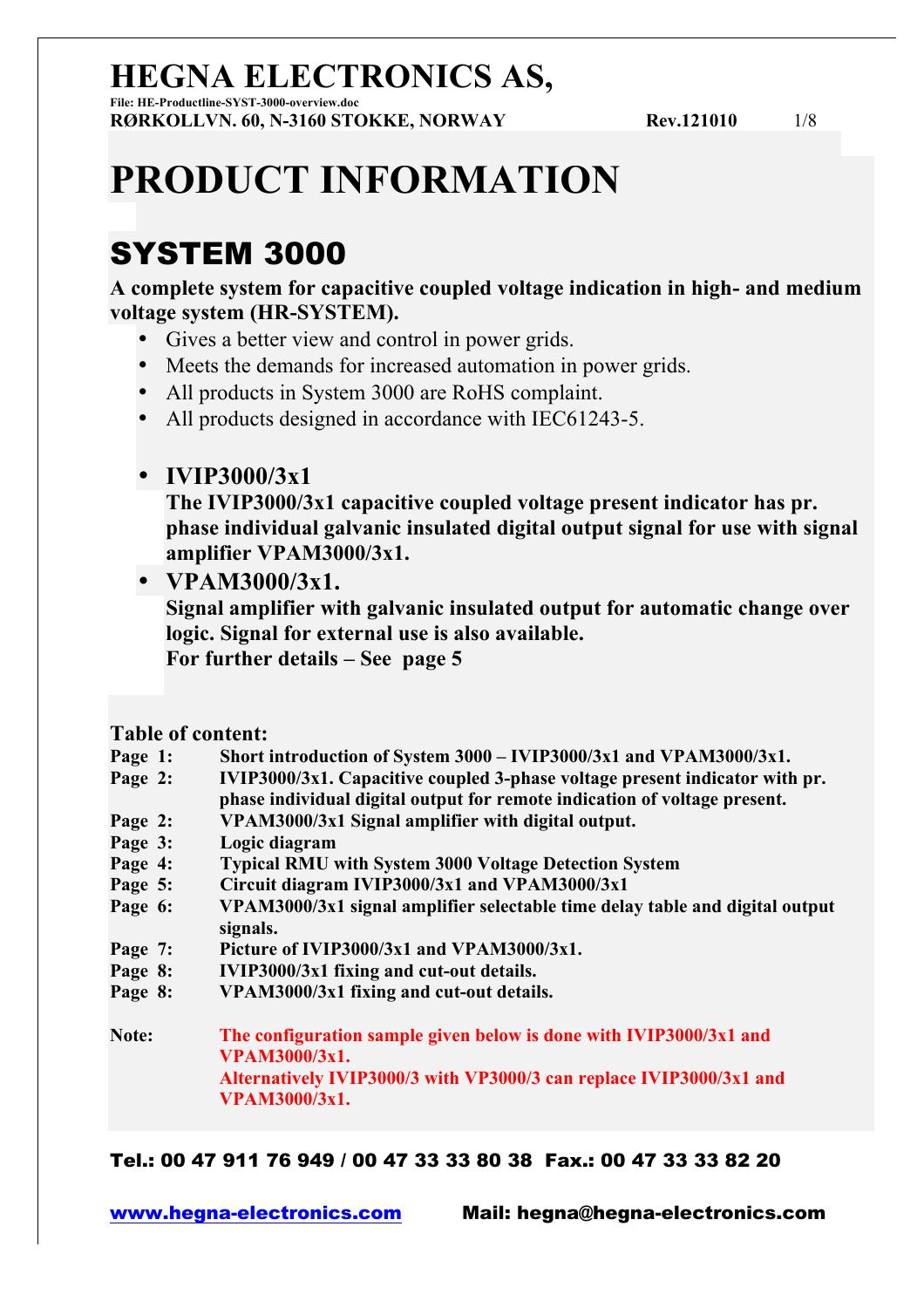**RØRKOLLVN. 60, N-3160 STOKKE, NORWAY Rev.121010** 2/8

## IVIP3000/3x1 PART OF SYSTEM 3000

Capacitive coupled 3-phase voltage present indicator with pr. phase digital output.



### IVIP3000/3x1

- IVIP3000/3x1 voltage indicator for HR-system (90V).
- Long life low energy LED indicator for voltage present / voltage absent.
- No external matching capacitor needed (Integrated part of IVIP3000/3x1).
- Integrated over voltage and transient voltage protection.
- Pr. phase galvanic insulated digital output for use with VPAM3000/3x1.

### VPAM3000/3x1 is a signal amplifier designed for amplifying the digital output signal from IVIP3000/3x1

- Two of digital outputs indicating voltage present on all three phases. Both outputs are digital high when voltage is present on all three phases, and digital low if voltage is absent on one or more phases. Output can be set with various time delay.
- Has one digital output pr. phase. Output is digital high when voltage is present n at actual phase.

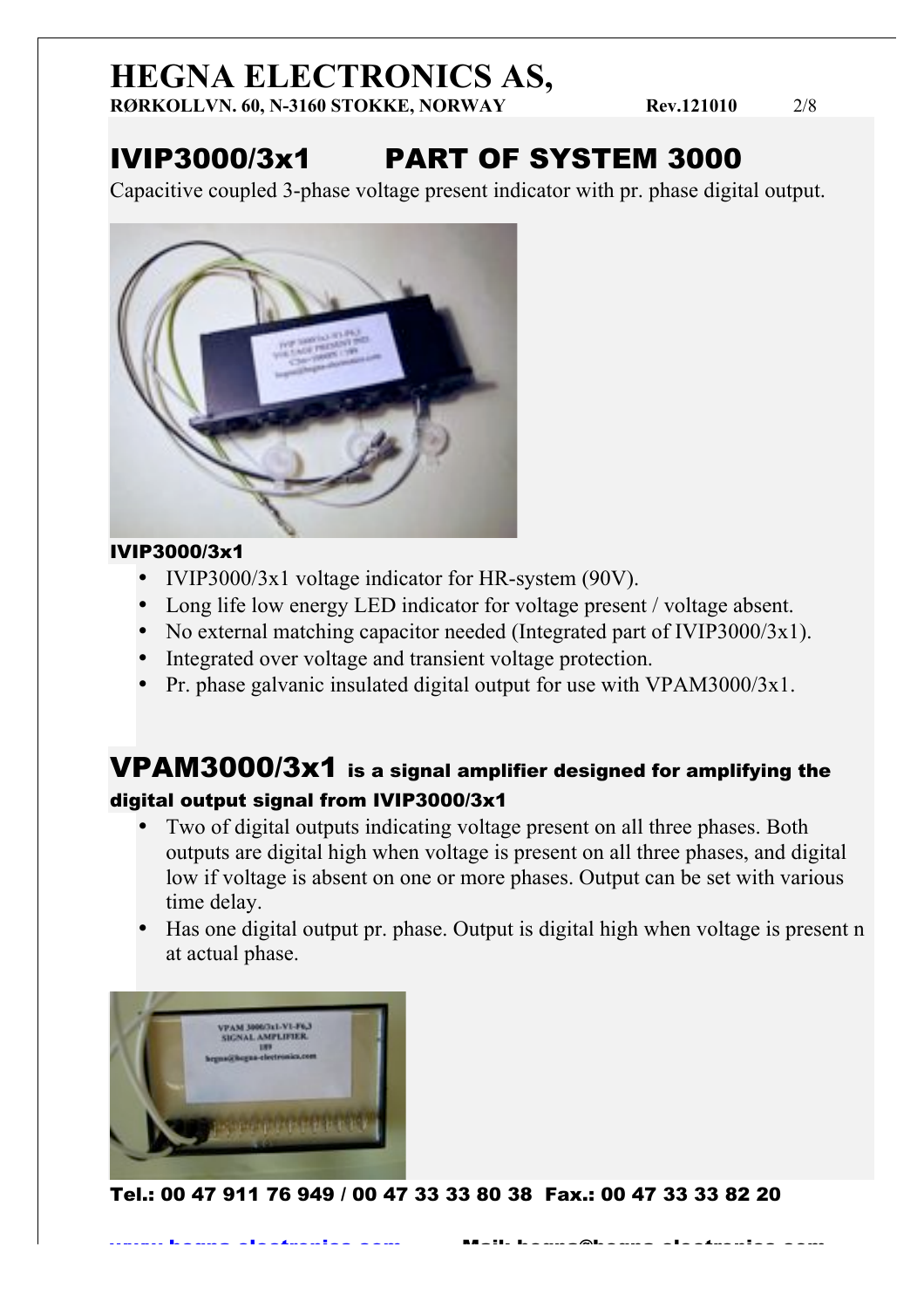### LOGIC DIAGRAM IVIP3000/3X1 & VPAM3000/3X1



24VDC external supply voltage. Utility power consumption - 10mA.

Tel.: 00 47 911 76 949 / 00 47 33 33 80 38 Fax.: 00 47 33 33 82 20

www.hegna-electronics.com Mail: hegna@hegna-electronics.com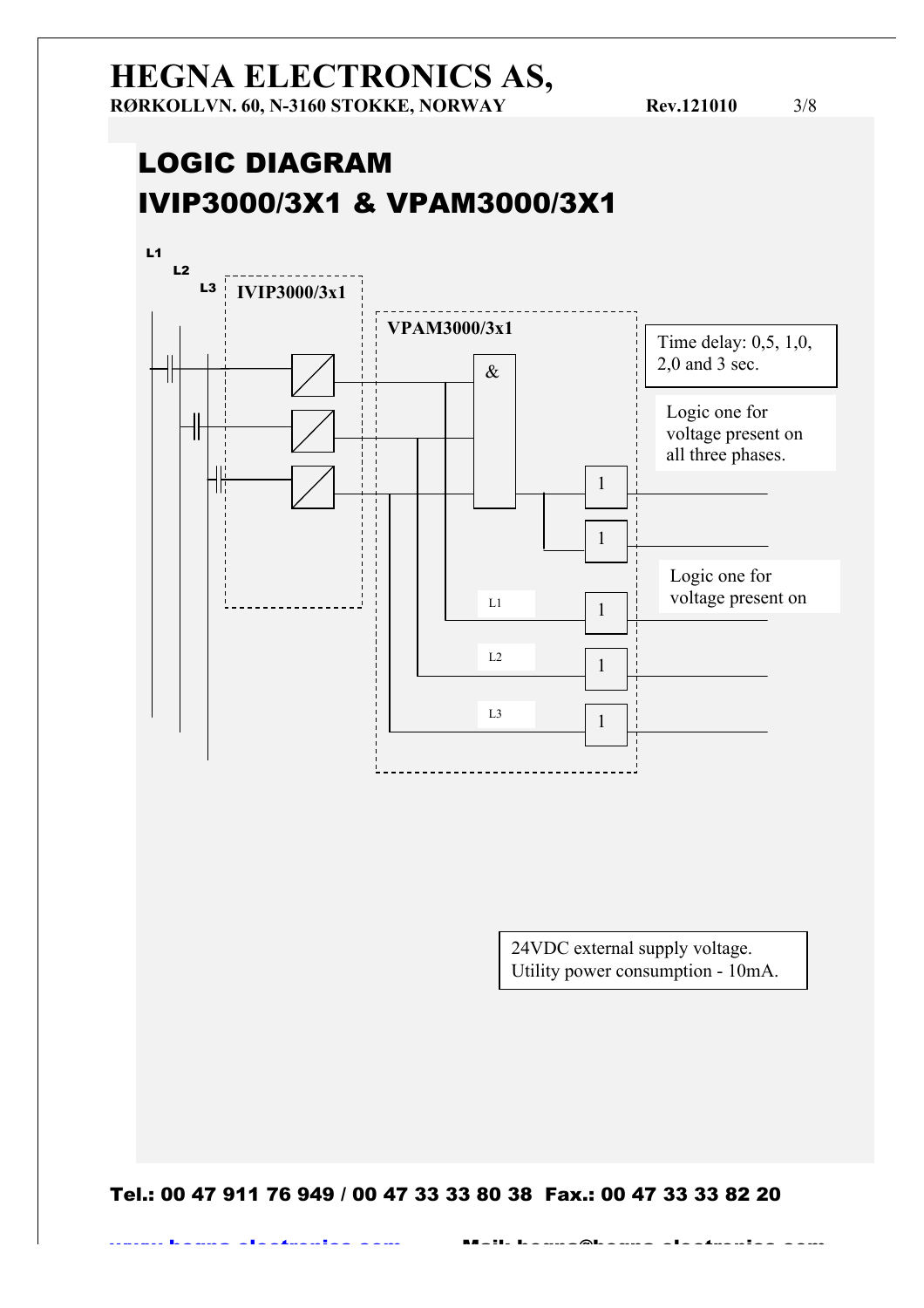### Typical RMU with System 3000 Voltage Detection System

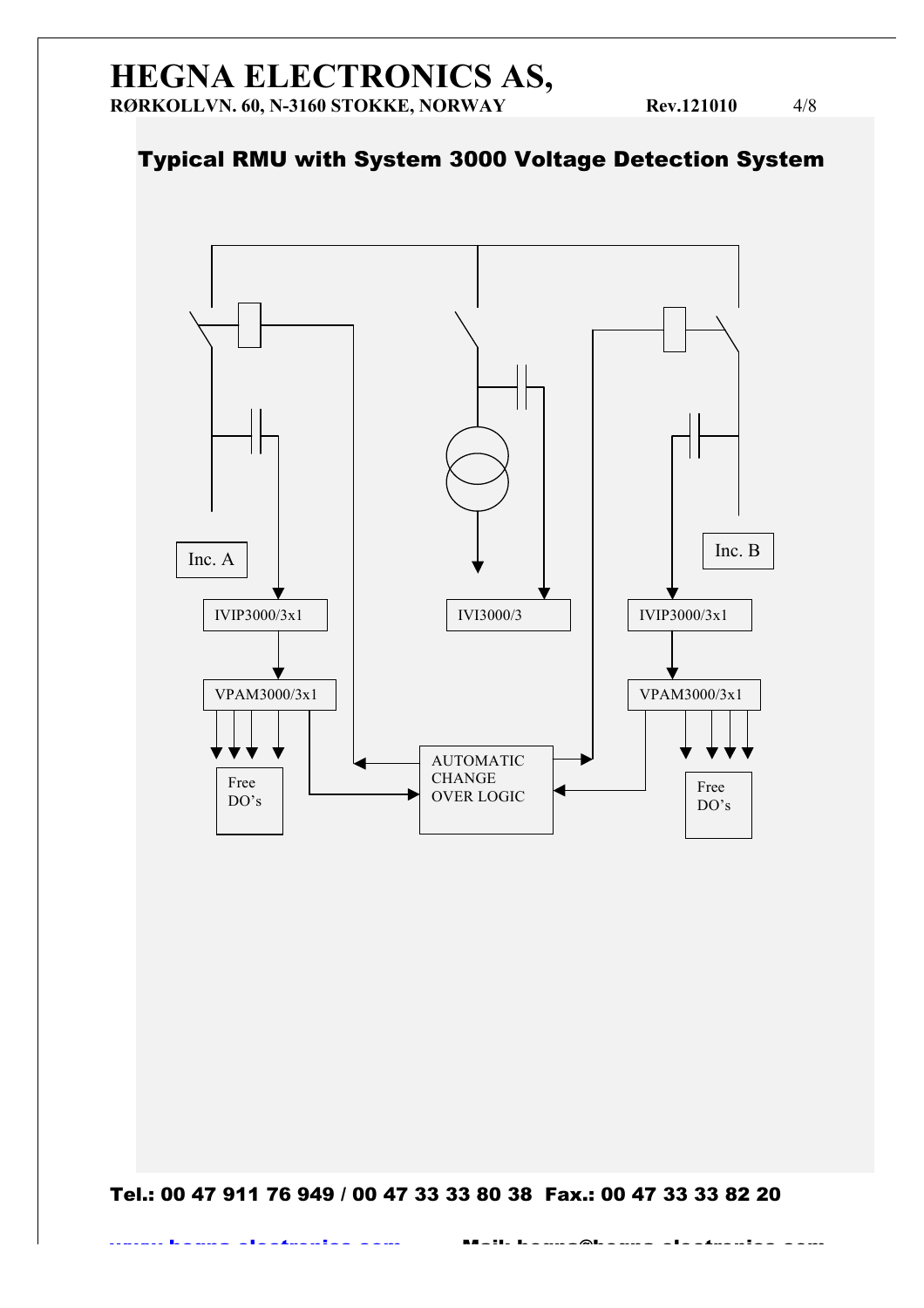**RØRKOLLVN. 60, N-3160 STOKKE, NORWAY Rev.121010** 5/8

### Circuit diagram. IVIP3000/3x1 and VPAM3000/3x1.



#### Connection table:

| Term. no.               | <b>Signal description</b>                  |
|-------------------------|--------------------------------------------|
| 1                       | <b>Time delay</b>                          |
| $\mathbf{2}$            | Time delay                                 |
| 3                       | <b>Time delay</b>                          |
| 4                       | <b>Time delay (common)</b>                 |
| 5                       | <b>Voltage present all three phases</b>    |
| 6                       | <b>Voltage present all three phases</b>    |
| $\overline{\mathbf{r}}$ | Voltage present common                     |
| 8                       | <b>Voltage present on L1</b>               |
| 9                       | <b>Voltage present on L2</b>               |
| 10                      | <b>Voltage present on L3</b>               |
| 11                      | Common for signal on terminal 8,9 and 10   |
| 12                      | +24VDC supply                              |
| 13                      | <b>OVDC supply</b>                         |
| 14                      | Phase L1 from IVIP3000/3x1                 |
| 15                      | Phase L2 from IVIP3000/3x1                 |
| 16                      | Phase L3 from IVIP3000/3x1                 |
| 17                      | Common for signal on terminal 14,15 and 16 |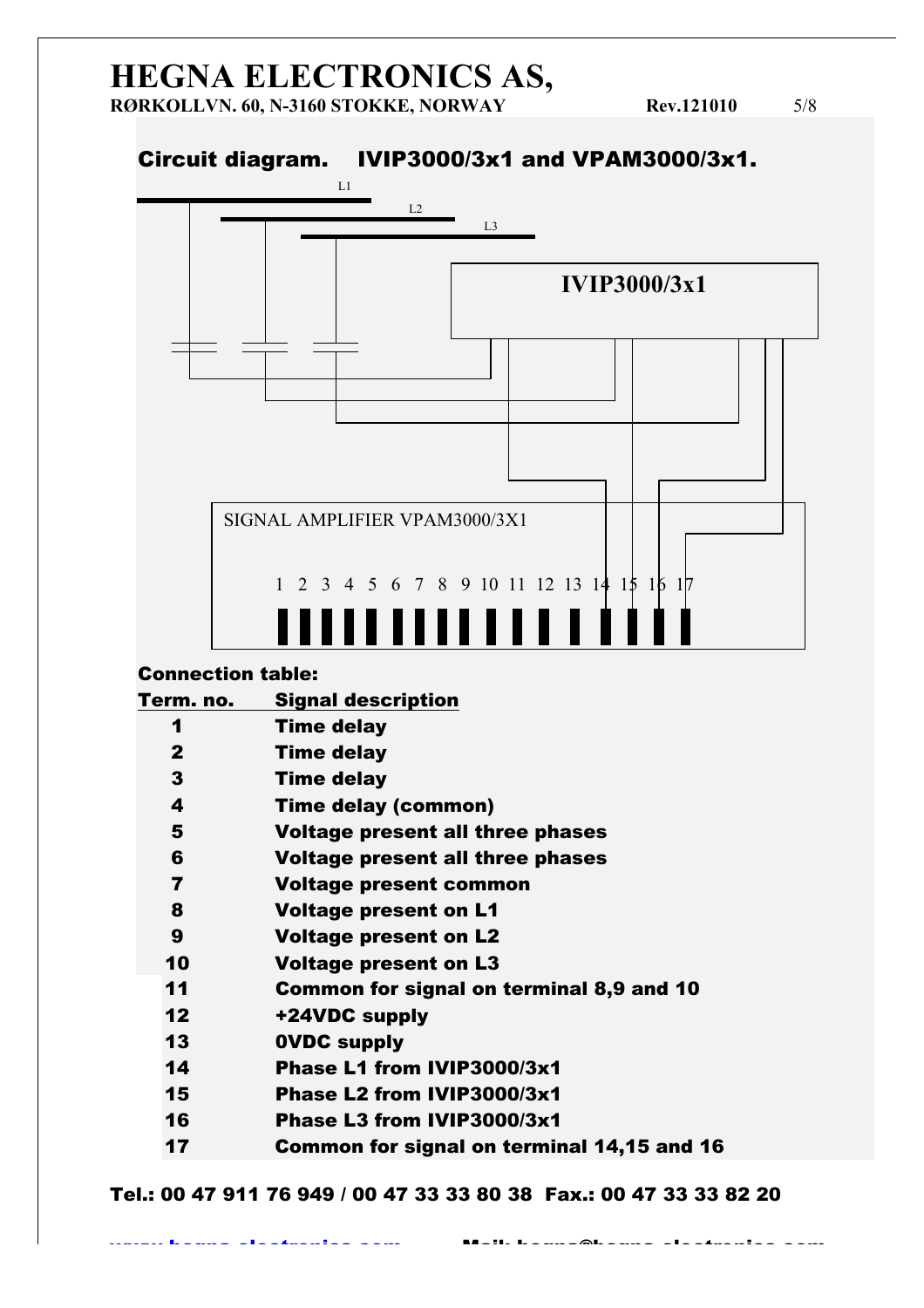#### VPAM3000/3x1 Signal amplifier selectable time delay table.



#### VPAM3000/3x1 Signal amplifier digital output.

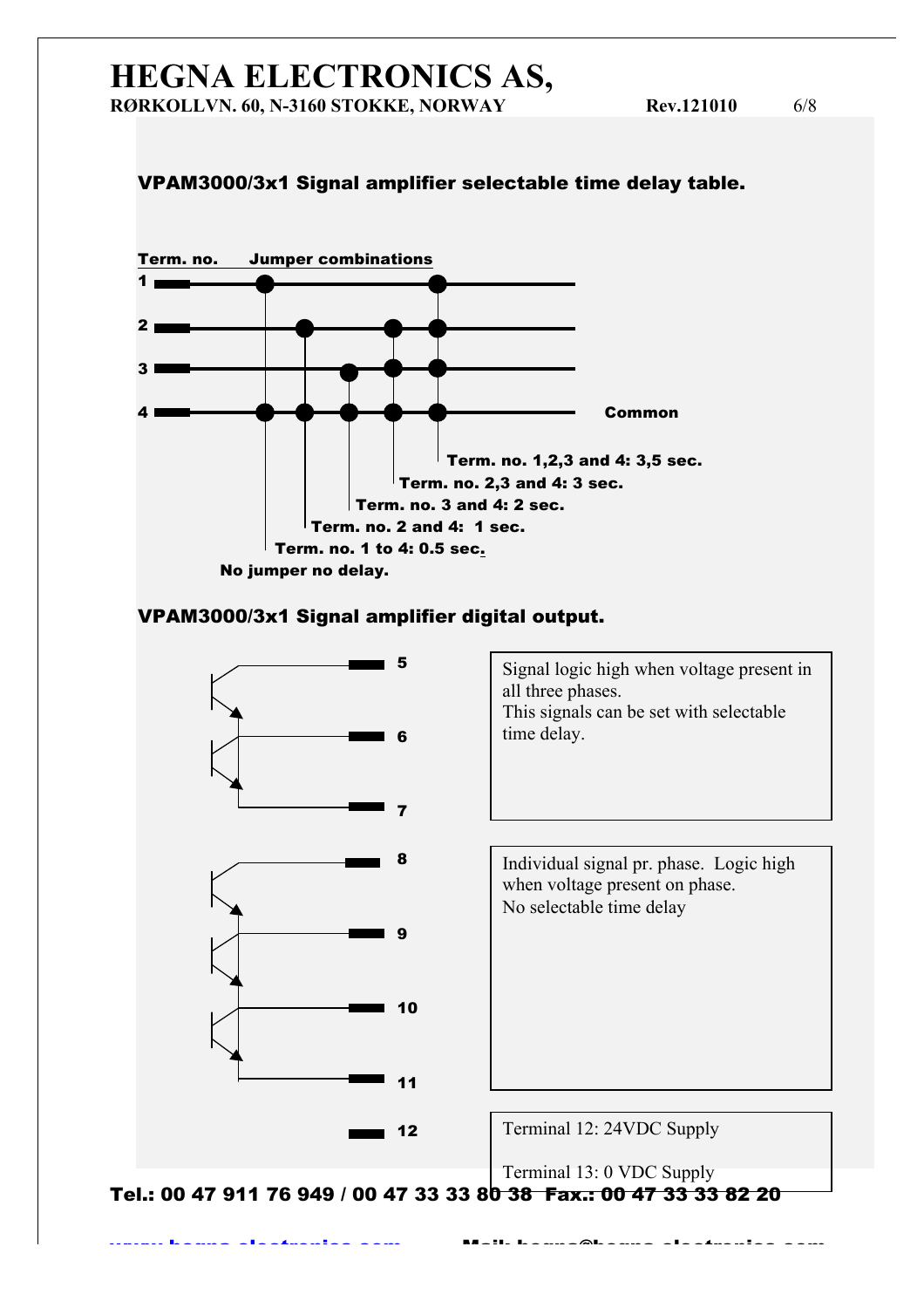### **HEGNA ELECTRONICS AS, RØRKOLLVN. 60, N-3160 STOKKE, NORWAY Rev.121010** 7/8

 $\equiv$  13